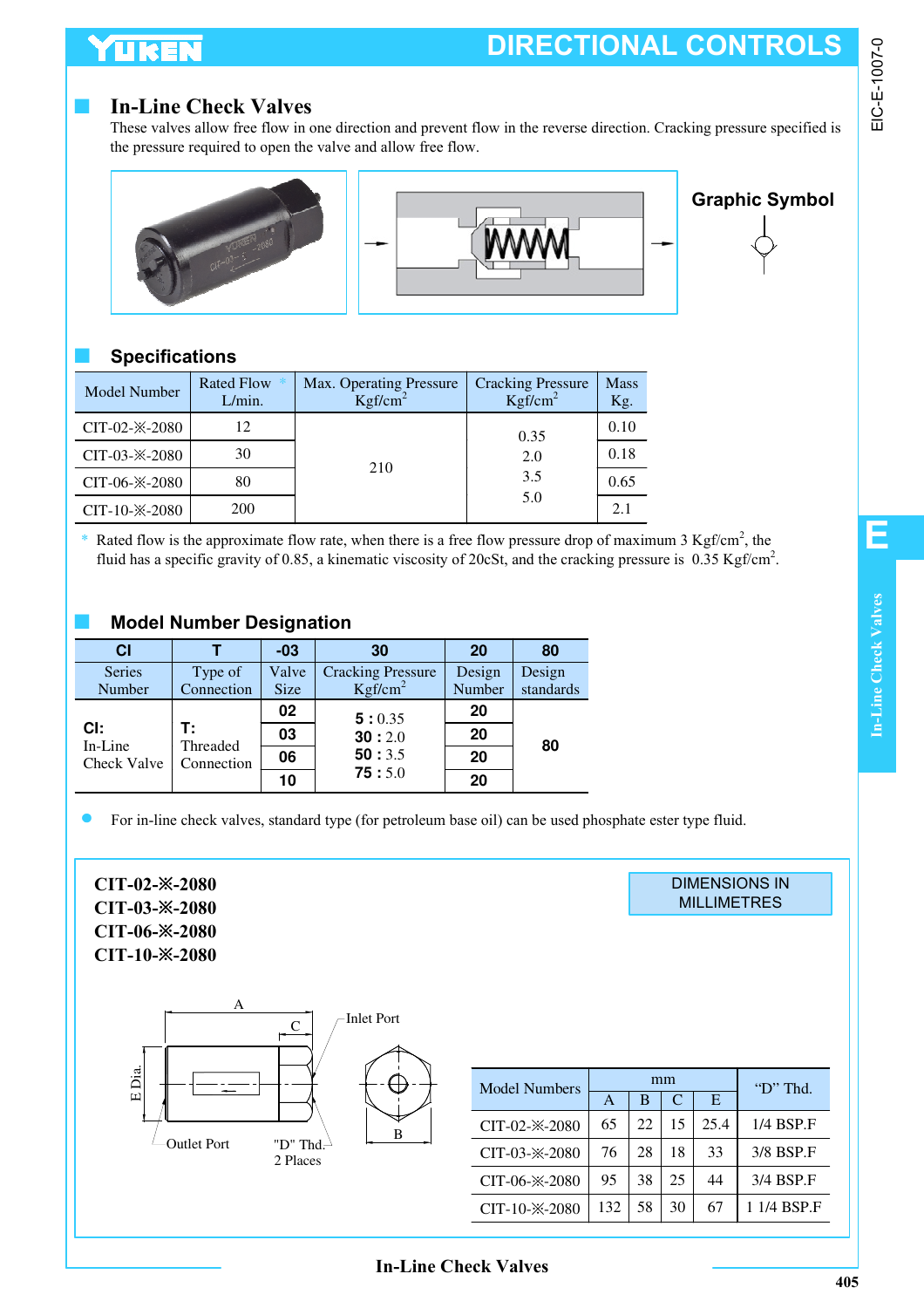#### **Pressure Drop**

UKEN

Hydraulic fluid : Viscosity 30 cSt (141 SSU), Specific Gravity 0.850

#### **CIT-02**









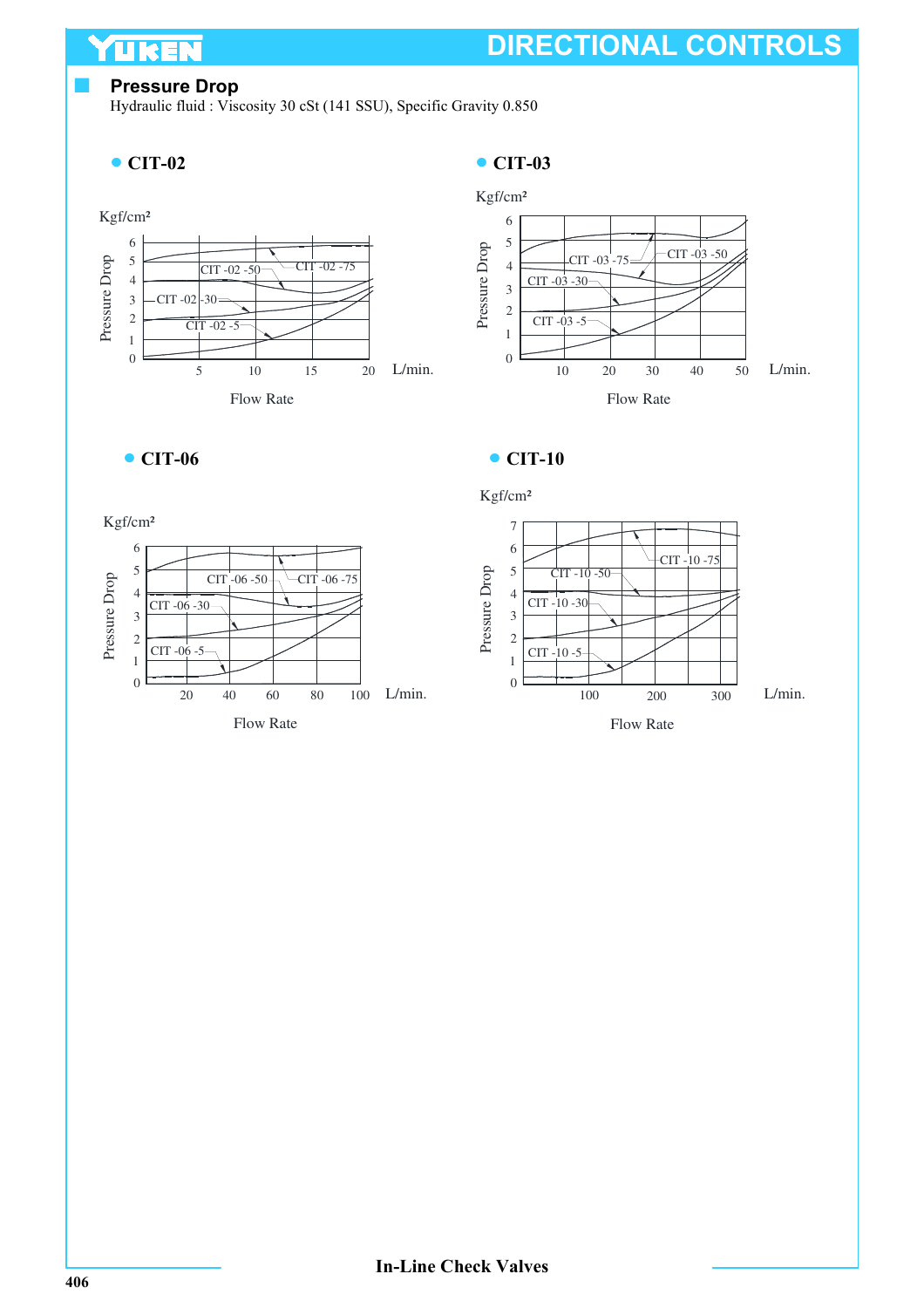### YUKEN

### **Right Angle Check Valves**

These valves allow free flow in one direction and prevent flow in the reverse direction. Cracking pressure specified is the pressure required to open the valve and allow free flow.





#### **Graphic Symbol**



#### ■ **Specifications**

| <b>Model Numbers</b>      |                                           | <b>Rated Flow</b><br>L/min | Max. Operating Press.<br>Kgf/cm <sup>2</sup> | Cracking Pres.<br>Kgf/cm <sup>2</sup> | <b>Mass</b><br>Kg |
|---------------------------|-------------------------------------------|----------------------------|----------------------------------------------|---------------------------------------|-------------------|
|                           | $CRG-03-X-50$                             |                            |                                              | 0.4, 3.5, 5.0                         | 1.7               |
| Sub-plate Mounting        | $CRG-06- X-30$                            | 125                        |                                              | 0.35, 2.0, 3.5, 5.0                   | 4.1               |
|                           | CRG-06- $\frac{1}{2}$ - $\frac{50H01}{2}$ |                            | 250                                          | 0.4, 3.5, 5.0                         | 3.2               |
| $CRG-10- X-50$            |                                           | 250                        |                                              | 0.4, 3.5, 5.0                         | 5.5               |
| <b>Flanged Connection</b> | CRF-16- $\times$ -50                      | 600                        |                                              | 0.4, 3.5, 5.0                         | 15.6              |

\* Rated flow is the approximate flow rate, when there is a free flow pressure drop of maximum 3 Kgf/cm<sup>2</sup>, the fluid has a specific gravity of 0.85, a kinematic viscosity of 20cSt, and the cracking pressure is 0.4 Kgf/cm<sup>2</sup>.

#### **Model Number Designation**

| F-                           | <b>CR</b>                  | G                           | $-03$                | $-04$                                                  | -T                            | $-50$                   | <b>H01</b>         |
|------------------------------|----------------------------|-----------------------------|----------------------|--------------------------------------------------------|-------------------------------|-------------------------|--------------------|
| <b>Series</b><br>Number      | Type of<br>Connection      | Type of<br>Connection       | Valve<br><b>Size</b> | <b>Cracking Pressure</b><br>Kgf/cm <sup>2</sup>        | Type of Operation             | Design<br><b>Number</b> | Design<br>Standard |
| F:                           |                            |                             | 03                   | $0.4:0.4$ , 35:3.5, 50:5.0                             |                               | 50                      |                    |
| Special<br>seals for         |                            | G:<br>Sub-plate             | 06                   | 5:0.35, 30:2.0, 50:3.5, 75:5.0 None: Without hand knob |                               | 30                      |                    |
| phosphate                    | CR:                        | Mounting                    |                      | 04:0.4, 35:3.5, 50:5.0                                 | $\mathsf{T}$ : With Hand Knob | 50                      | <b>H01</b>         |
| ester type<br>fluid          | Right Angle<br>Check Valve |                             | 10                   | 04:0.4, 35:3.5, 50:5.0                                 |                               | 50                      |                    |
| (Omit<br>if not<br>required) |                            | F:<br>Flanged<br>Connection | 16                   | 04:0.4, 35:3.5, 50:5.0                                 | None: Without hand knob       | 50                      |                    |

#### ■ **Mounting Bolts**

Socket head cap screws in the table below are included.

| Valve<br><b>Model Numbers</b> | Soc. head cap screw      | Qty. | <b>Mounting Bolt</b><br>Ordering Code |
|-------------------------------|--------------------------|------|---------------------------------------|
| $CRG-03- X-50$                | M10 x 45 Lg.             | 4    | <b>BKCRG-03-50</b>                    |
| $CRG-06 \times$ -30           | M <sub>16</sub> x 70 Lg. | 4    | <b>BKCRG-06-30</b>                    |
| CRG-06- $\frac{36}{2}$ -50H01 | M10 x 50 Lg.             | 4    | BKCRG-06-50H01                        |
| $CRG-10 \times$ -50           | M10 x 55 Lg.             | 6    | <b>BKCRG-10-50</b>                    |

#### **Pipe Flange Kits**

Pipe flange kits are available. When ordering, specify kits model from the table below.

| Valve                | Pipe Flange Kit Model Numbers |                            |  |  |
|----------------------|-------------------------------|----------------------------|--|--|
| <b>Model Numbers</b> | For Socket                    | Threaded                   |  |  |
|                      | Welding                       | Connections                |  |  |
| $CRF-16$             | F3-16 <sup>*</sup> -A-11      | F3-16 <sup>*</sup> -B-1180 |  |  |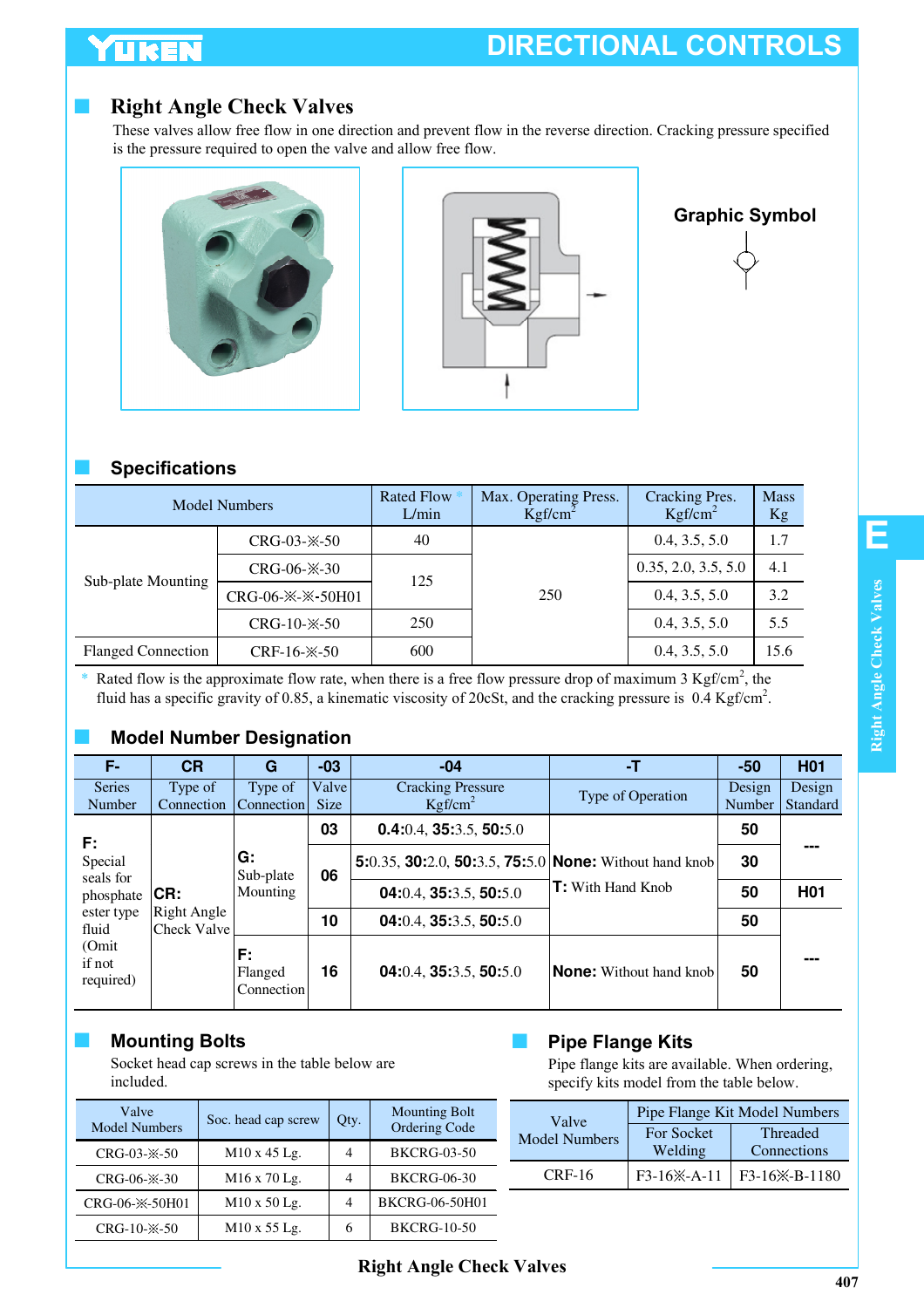

**Right Angle Check Valves**

TUREN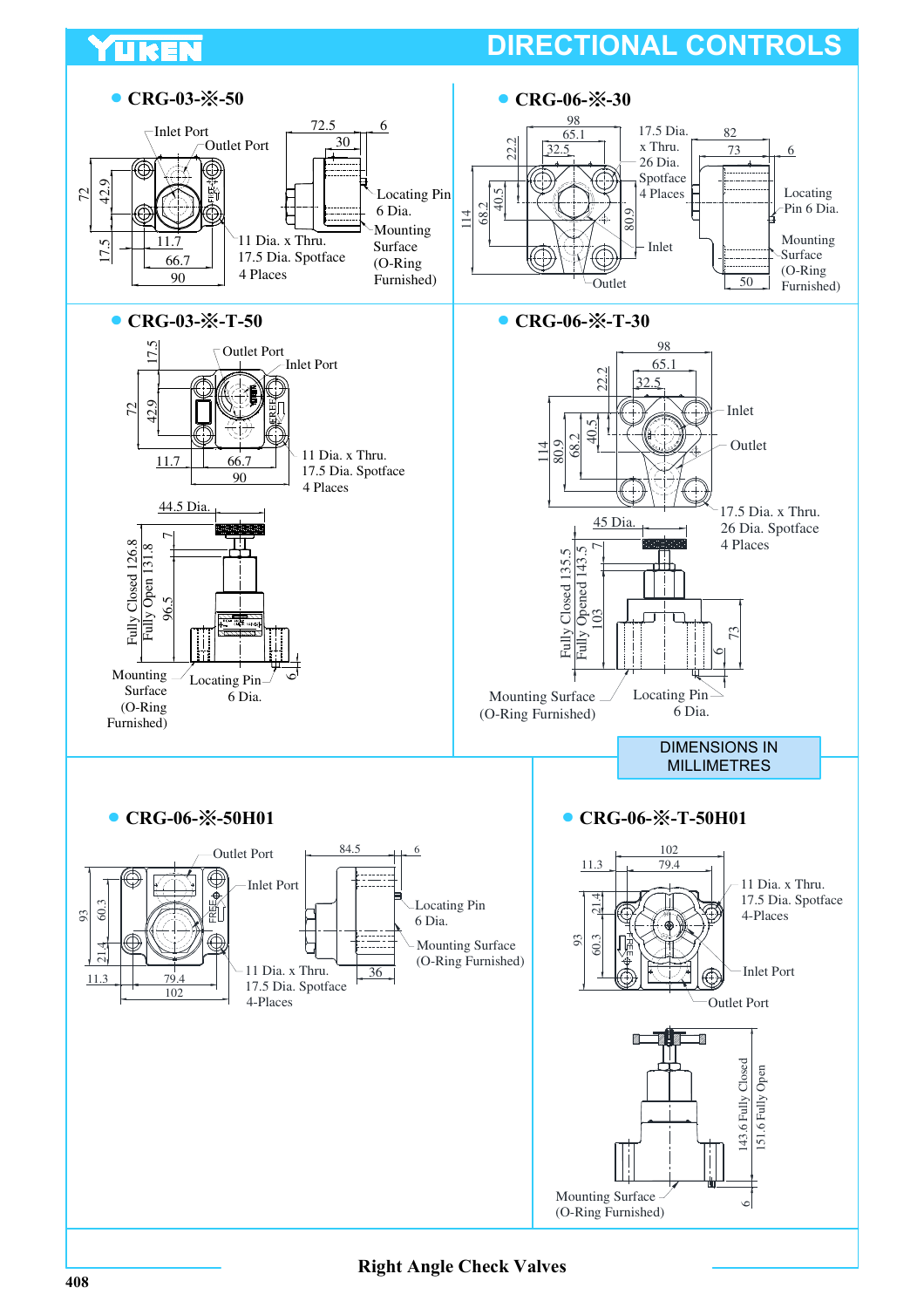### YUKEN

### **DIRECTIONAL CONTROLS**



#### ■ **Sub-plates**

| Valve<br>Model Number | Sub-plate<br><b>Model Numbers</b> | <b>Thread</b><br><b>Size</b> | Mass (Approx.)<br>Kg |
|-----------------------|-----------------------------------|------------------------------|----------------------|
|                       | CRGM-03-5080                      | 3/8 BSP.F                    | 1.6                  |
| $CRG-03- X-50$        | CRGM-03X-5080                     | $1/2$ BSP.F                  | 1.6                  |
|                       | CRGM-06-3080                      | 3/4 BSP.F                    | 3.2                  |
| CRG-06- $\times$ -30  | CRGM-06X-3080                     | 1 BSP.F                      | 3.0                  |
|                       | CRGM-06-5080                      | 3/4 BSP.F                    | 3.2                  |
| CRG-06-*-50H01        | CRGM-06X-5080                     | 1 BSP.F                      | 3.0                  |
|                       | CRGM-10-5080                      | 1-1/4 BSP.F                  | 4.8                  |
| $CRG-10- X-50$        | CRGM-10X-5080                     | 1-1/2 BSP.F                  | 5.7                  |

Sub-plates are available. Specify sub-plate model from the table above. When sub-plates are not used, the mounting surface should have a good machined finished.

> DIMENSIONS IN MILLIMETRES



**409**

**E**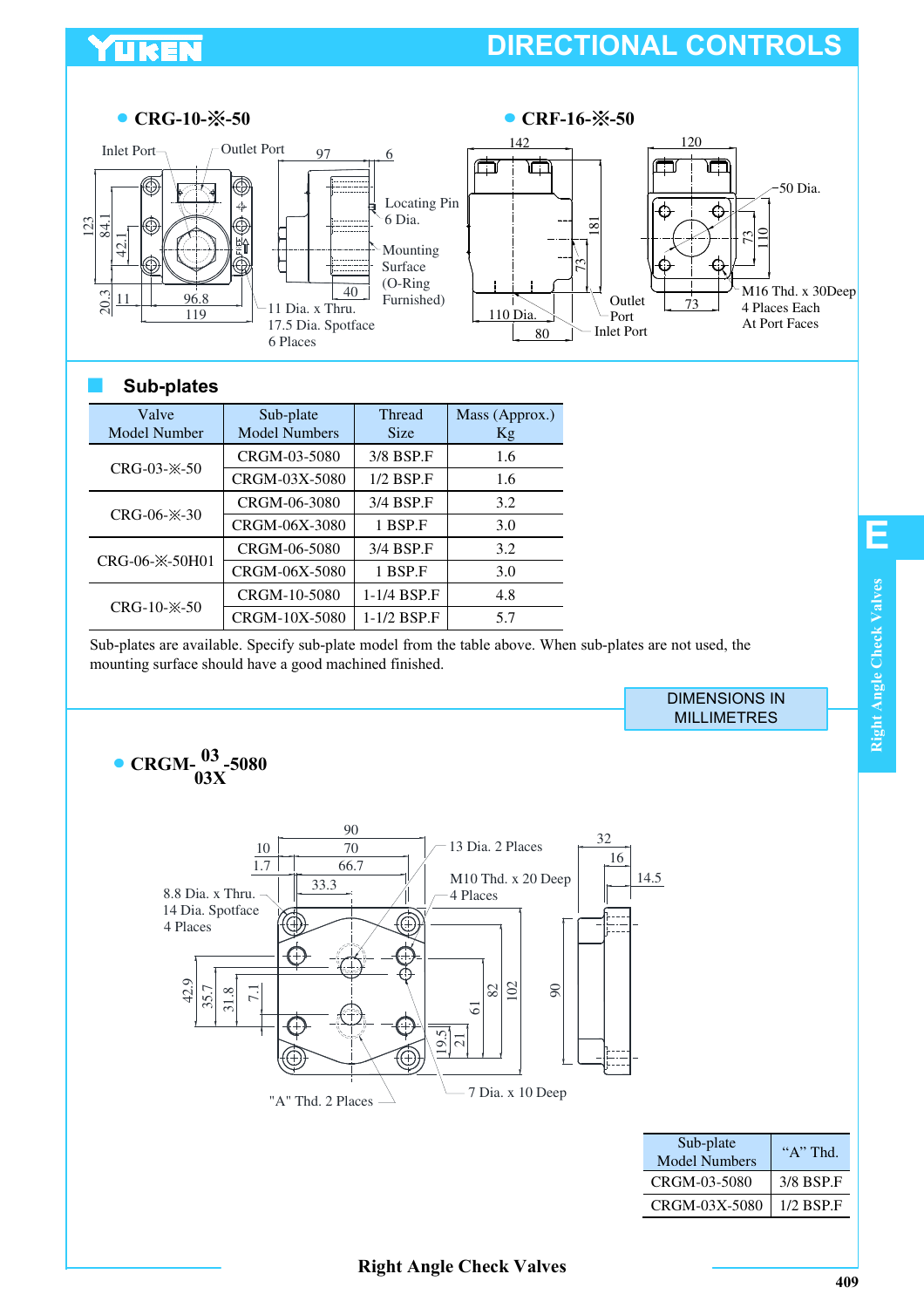### YUKEN

### **DIRECTIONAL CONTROLS**

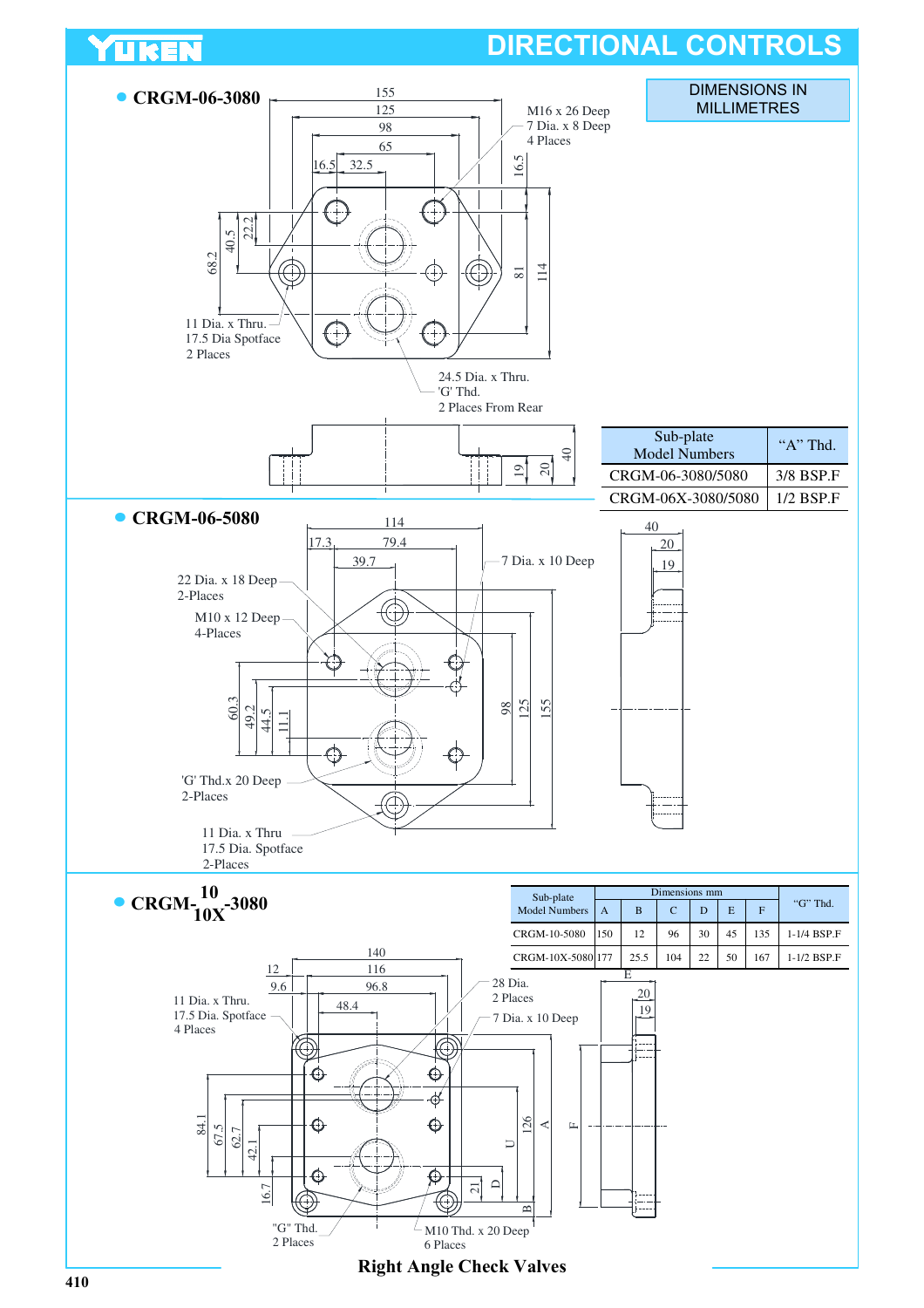#### **Pressure Drop**

YUKEN



#### ● CRG-06-※※-※-30



● CRG-06-※※-※-50H01





● CRF-16-※※-50



**E**